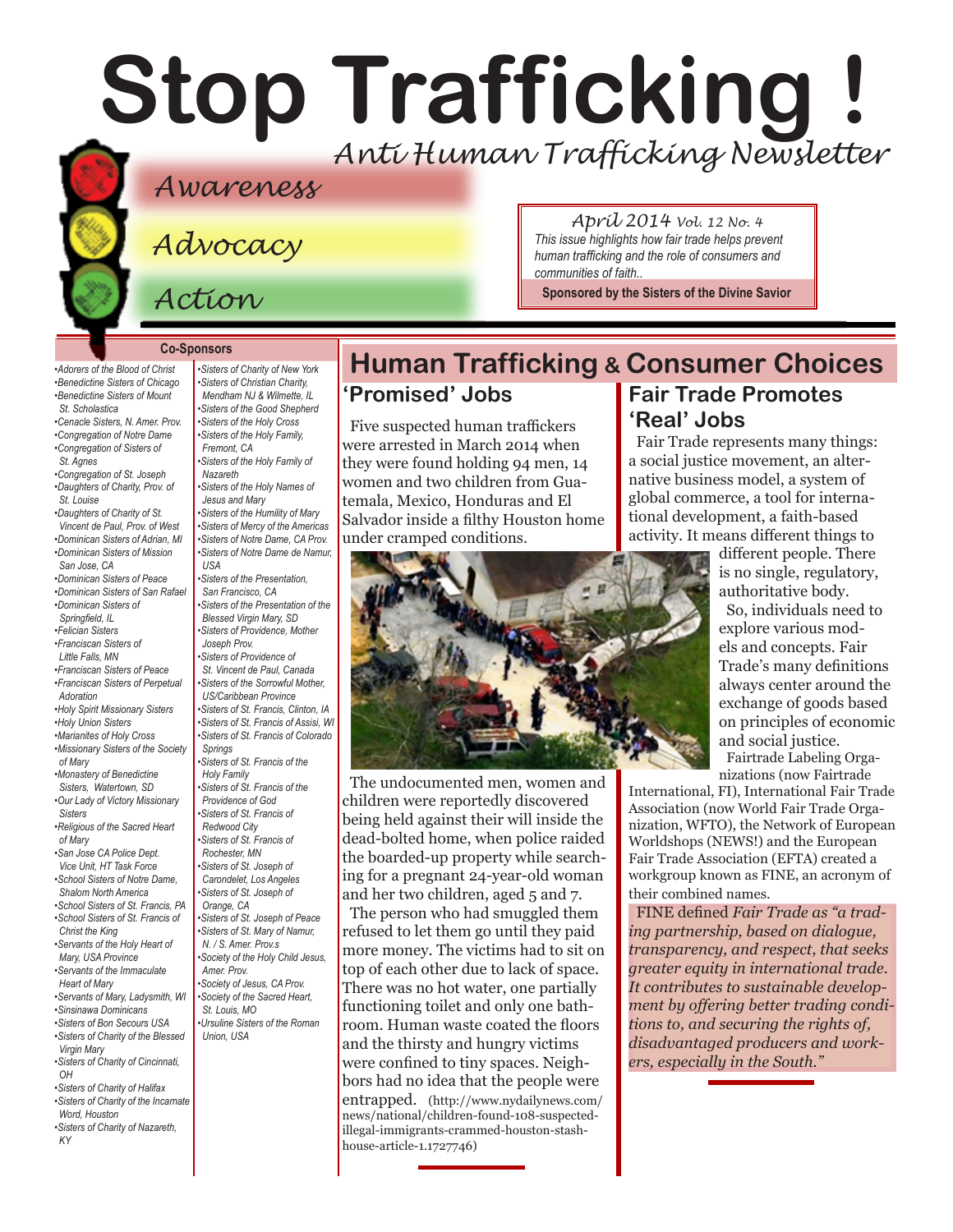# *Anti Human Trafficking Newsletter*

# *Awareness*



The two most widely recognized ways of identifying Fair Trade are *organizational recognition* and *product certification.* 

#### **Recognition**

Under product certification, every individual Fair Trade product must be labeled with a Fair Trade mark. At present there are 3 widely recognized marks, and a few minor marks, in the U.S. and Canada.





*"Fair Trade Certified,"* created in 1998, is now used on products representing about 90% of product certified Fair Trade retail sales in N. America. In 2012, the new *"Fair Trade Certified"* mark (left above) began replacing the old mark (right above).



In 2011, *"Fairtrade"* separated off and may appear more in US markets. It is already widely used in Canada.

*"Fair for Life Social & Fairtrade Certified,"* created in 2006, is used on about 5-10% of certified products.

| <b>Free Trade Is NOT Fair Trade</b>                                                                                                                            |                                                                                                   |                                                                                                                                                      |
|----------------------------------------------------------------------------------------------------------------------------------------------------------------|---------------------------------------------------------------------------------------------------|------------------------------------------------------------------------------------------------------------------------------------------------------|
|                                                                                                                                                                | <b>Free Trade</b>                                                                                 | <b>Fair Trade</b>                                                                                                                                    |
| <b>Main goal:</b>                                                                                                                                              | To increase nations'<br>economic growth                                                           | To empower marginalized people<br>and improve the quality of their<br>lives                                                                          |
| Focuses on:                                                                                                                                                    | Trade policies between<br>countries                                                               | Commerce among individuals and<br>businesses                                                                                                         |
| <b>Primarily</b><br>benefits:                                                                                                                                  | Multinational corpora-<br>tions, powerful business<br>interests                                   | Vulnerable farmers, artisans and<br>workers in less industrialized<br>countries                                                                      |
| <b>Critics say:</b>                                                                                                                                            | Punishing to marginalized<br>people and the environ-<br>ment, sacrifices long-term<br>development | Interferes with free markets,<br>inefficient, too small scale for<br>impact                                                                          |
| <b>Major</b><br>actions:                                                                                                                                       | Countries lower tariffs,<br>quotas, labor and envi-<br>ronmental standards                        | <b>Businesses offer producers</b><br>favorable financing, long-term<br>relationships, fair prices and<br>higher labor and environmental<br>standards |
| Producer<br>compensa-<br>tion deter-<br>mined by:                                                                                                              | Market and government<br>policies                                                                 | Living wage and community<br>improvement costs                                                                                                       |
| <b>Supply</b><br>chain:                                                                                                                                        | <b>Includes many parties</b><br>between producer and<br>consumer                                  | Includes fewer parties, more direct<br>trade                                                                                                         |
| Key advo-<br>cate organi-<br>zations:                                                                                                                          | World Trade Organiza-<br>tion, World Bank, Inter-<br>national Monetary Fund                       | Fairtrade International,<br>World Fair Trade Organization                                                                                            |
| http://www.fairtraderesource.org/wftd/toolkit/<br>and<br>http://fairworldproject.org/overview/fair-trade/fair-world-project-presents-free-trade-vs-fair-trade/ |                                                                                                   |                                                                                                                                                      |

*12/4*

## **Certification**

There are predominantly two third-party associations that recognize Fair Trade (FT) organizations in North America: the *Fair Trade Federation* (FTF) in North America and the international *World Fair Trade Organization* (WFTO). They have similar criteria, stated by FTF as these nine principles:

*Create Opportunities for Economically and Socially Marginalized Producers:* FT is a strategy for poverty alleviation & sustainable development. *Develop Transparent and Accountable Relationships:* FT involves

relationships that are open, fair, consistent and respectful. *Build Capacity:* FT is a means to develop producers' independence.

**Promote Fair Trade:** FT encourages an understanding by all participants of their role in world trade.

*Pay Promptly and Fairly:* FT empowers producers to set prices within the framework of the true costs of labor time, materials, sustainable growth and related factors.

*Support Safe and Empowering Working Conditions:* FT means a safe and healthy working environment free of forced labor.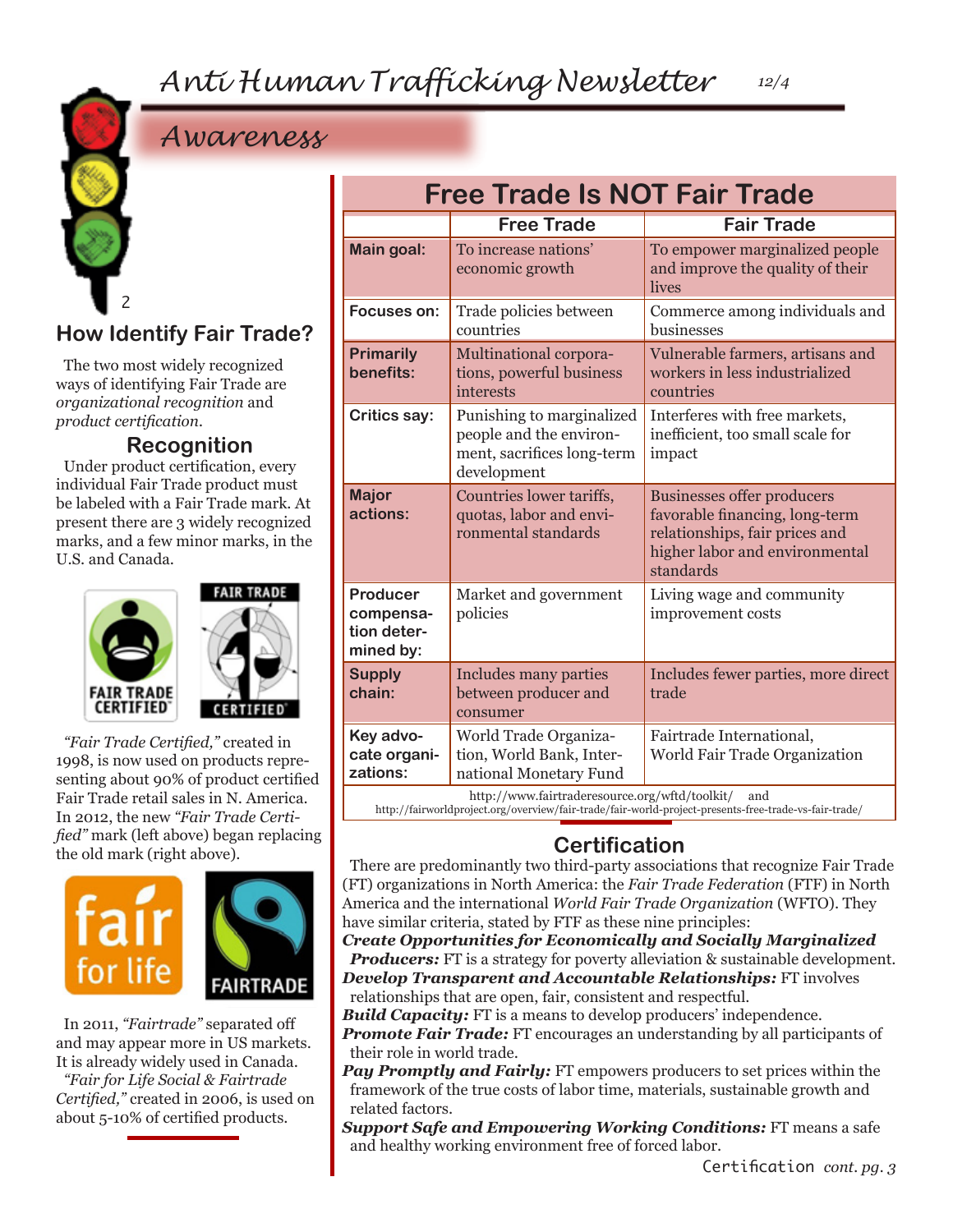# *Awareness*

## **Certification'** *cont. from pg. 2*

3

*Ensure the Rights of Children:* 

FT means all children have the right to security, education and play. *Cultivate Environmental Stewardship:* FT seeks to offer current generations the ability to meet their needs without compromising the ability of future generations to meet their own needs.

#### *Respect Cultural Identity:*

FT celebrates the cultural diversity of communities, while seeking to create positive and equitable change.

All product certifications include these principles:

*Fair prices:* Farmers, hired workers, artisans and other producers receive a fair price or wage for their time and materials. Producer organizations often receive pre-harvest or pre-production credit on favorable terms.

*Fair and safe labor conditions:*  Workers on farms, in factories and on plantations enjoy freedom of association, safe working conditions, and humane treatment. Forced child labor is strictly prohibited.

*Direct trade:* Importers purchase from Fair Trade producer groups as directly as possible, eliminating unnecessary middlemen and empowering producers to develop the business capacity necessary to compete in the global marketplace.

*Democratic and transparent organizations:* Producers decide democratically how to invest FT premiums for community development and capacity building of producer organizations.

*Community development:*  Producers invest premiums in social and business development projects

like youth scholarship programs, health care, clean water access, quality improvement trainings, and organic certification.

*Environmental sustainability:*  Harmful agrochemicals and Genetically Modified Organisms (GMOs) are strictly prohibited in favor of environmentally sustainable methods that protect producers' health and preserve ecosystems. (http://www. fairtraderesource.org/wftd/toolkit/)

## **Do Americans Care ?**

"Maybe it is a cynical assessment of the moral state of Americans in the marketplace that suggests that the American shopper does not really care how products get to market and who suffers in the process, as long as goods are plentiful and accessible and the price is right. Personally, I think we do care whether the goods we use and the food we eat are tainted by slavery. But, for things to change we must surmount two huge hurdles. The first is the attitude that suggests that the problem of human trafficking is too big and there isn't much any one of us can do about it. (Simply put, it is the mantra that believes that *'injustice is inevitable.'*) The second goes to the very way we have come to define the 'good life' and how we have come to reduce the very purpose of our lives to that of being 'consumers.' A 'consumer identity' is a relatively new but now

powerfully embedded identity of the American citizen. What do I mean?"

"We are children immersed in a culture of consumption, such that every aspect of our lives is touched by the 'need and greed' mentality of modern aggressive consumerism.

Studies show that children as young as four are now seriously and continuously targeted by marketers for their ability to influence their parents' economic decisions, for their 'consumer potential.' Children receive an endless barrage of TV messages about the connection between self-image, identity and product. Experts tell us that this 'consumption mentality' is eroding childhood and evidence is mounting that children are suffering the physical, social, emotional and cognitive deficits that arise from consumerism's assault on childhood."

"What is so troubling about consumerism is that it proceeds from a reductionist philosophy of the human person, one that narrowly defines men and women by their economic potential and the satisfaction of their material wants. Consumerism reduces us to what we can earn, spend, and purchase. Consumerism turns our values upside down and inside out. Truth, beauty and goodness are no longer ordered to and measured by the divine. These values are reduced to emotional tools and slogans meant to serve largely commercial interests. In this way, as researchers Beabout and Echeverria, remind us, wisdom, virtue, community, intimacy, happiness and the common good are inverted and made to serve the economic aspirations and financial greed of the marketplace." (Excerpted from an article by David Couturier OFM Cap. entitled 'A Franciscan Theology of Stuff: Consumerism, Human Trafficking



and Franciscan Action.' For the full text of the article, go to: https://franciscanaction.org/ sites/default/ files/Franciscan\_Theology\_ of\_Stuff\_September\_2013\_0. docx)

*12/4*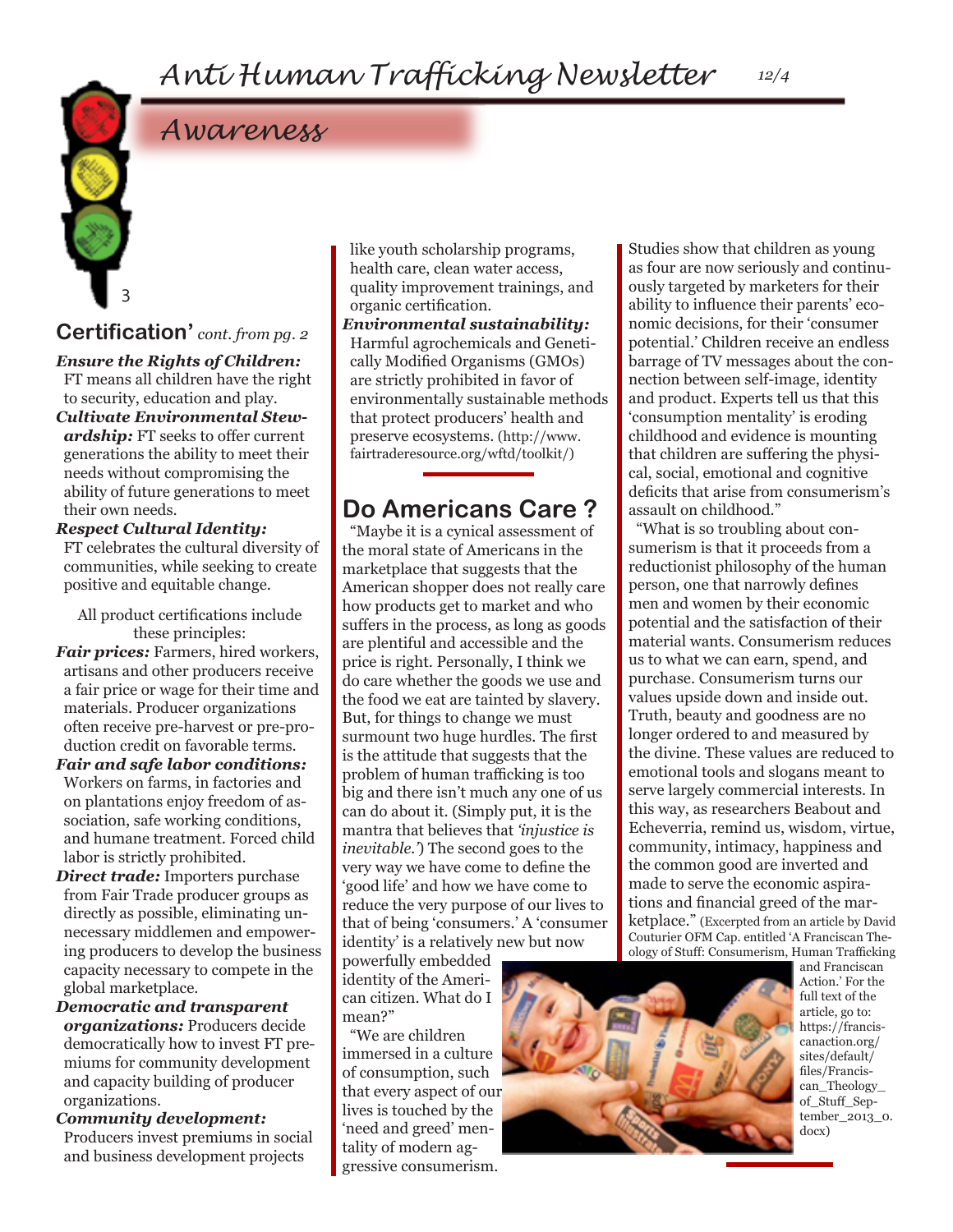

# *Advocacy*

# **Global Faiths Collaborate**

## **to Eradicate Modern Slavery and Human Trafficking by 2020**

A ground-breaking agreement announced in March 2014 at the Vatican (http://www.youtube.com/watch?v=mmR3jTY1dxM) among representatives of major faiths inaugurated the *Global Freedom Network* (GFN), which has the *Walk Free Foundation* as a major partner. The Memorandum of Agreement and Joint Statement establishing the Global Freedom Network had the following signatories (photo - l to r): • on behalf of the Walk Free Foundation - Mr. Andrew Forrest, founder; • on behalf of the Archbishop of Canterbury, The Most Reverend Justin Welby - The Most Reverend Sir David John Moxon, his representative to the Holy See; • on behalf of the Holy Father, Pope Francis - Bishop Marcelo Sanchez Sorondo, Chancellor of the Pontifical Academies of Sciences and Social Sciences; and • on behalf of the Grand Imam of Al Azhar, Egypt - Dr. Mahmoud Azab.



The Joint Statement by the *Global Freedom Network* signatories underscored the searing personal destructiveness of modern slavery and human trafficking and called for urgent action by all other Christian Churches and Global Faiths. The *Global Freedom Network* is an open association and other faith leaders will be invited to join and support this initiative.

- Modern slavery and human trafficking are crimes against humanity.
- The physical, economic and sexual exploitation of men, women and children condemns 30 million people to dehumanization and degradation. Every day we let this tragic situation continue is a grievous assault on our common humanity and a shameful affront to the consciences of all peoples.
- Any indifference to those suffering exploitation must cease. We call to action all people of faith and their leaders, all governments and people of goodwill, to join the movement against modern slavery and human trafficking and support the *Global Freedom Network.*
- Only by activating, all over the world, the ideals of faith and of shared human values can we marshal the spiritual power, the joint effort and the liberating vision to eradicate modern slavery and human trafficking from our world and for all time. This evil is man-made and can be overcome by faith-inspired human will and human effort.

## **Joint Statement**

- We salute all those already engaged in this struggle, and fervently hope that this new project will further encourage their commitment to set free the most oppressed of our brothers and sisters.
- Despite the best endeavours of so many in so many countries, modern slavery and human trafficking continue to expand. Victims are hidden away: in places of prostitution, in factories and farms, on fishing boats, and illegal establishments, in private homes behind locked doors and in myriad other places, in cities, villages and slums in the world's richest nations and poorest nations.
- The *Global Freedom Network* will take up the instruments of faith – prayer, fasting and almsgiving. There will be a world day of prayer for the victims and for their freedom. Everyone of faith and everyone of goodwill will be requested to join in reflection and action. Dedicated prayer networks will be formed in all parts of the world.
- Under the Agreement, all parties commit to pursuing all avenues and

pathways to galvanize global action to eradicate modern slavery and human trafficking. Action plans for the first year will be developed to engage:

- All global faiths to make their supply chains and investments slaveryproof and to take remedial action, if necessary.
- All global faiths to mobilize their youth sections to support programs to eradicate modern slavery and human trafficking.
- Families, schools, universities, congregations and institutions to educate on the nature of modern slavery and human trafficking, how to report it and the destructiveness of harmful social attitudes, prejudices and social systems in relation to modern slavery and human trafficking.
- Government leaders to make public sector supply chains slavery-proof.
- 50 major multi-national businesses, whose CEOs are people of faith or of goodwill, to commit to make their supply chains slavery-proof.

Global Freedom Network *cont. pg. 5*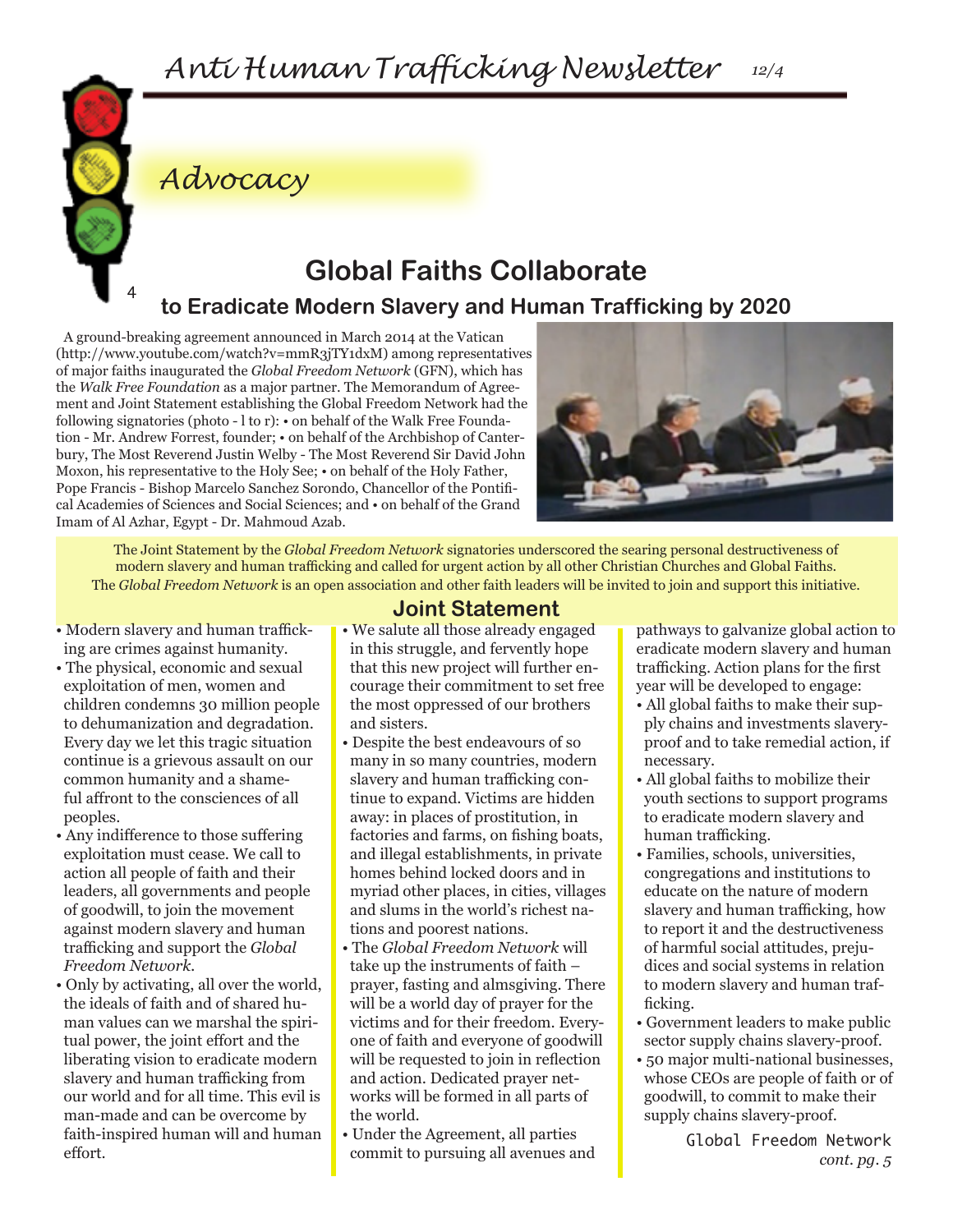

## *Advocacy*

## **Global Freedom Network**

*cont. from pg. 4*

- 162 governments to publicly endorse the establishment of the *Global Fund to End Slavery,* with 30 heads of state publicly endorsing it by the end of 2014.
- The G20 to condemn modern slavery and human trafficking and adopt an anti-slavery and human trafficking initiative and support the above-mentioned *Global Fund.*

Our world must be freed of these terrible evils and crimes against humanity. Every hand and heart must be joined to bring this freedom to all those who are trapped and suffering. This agreement is a beginning and a pledge – the victims of modern slavery and human trafficking will not be forgotten or ignored: everyone will know their story. We will walk with them to freedom.

The Memorandum of Agreement defines modern slavery and human trafficking as an umbrella term referring to the systematic removal of an individual's freedom. It encompasses the following types of modern slavery, as defined by the following international instruments:

- Human trafficking including forced prostitution - Palermo Protocol 2000, European Trafficking Convention\*;
- Slavery The Slavery Convention (1926) and Supplementary Slavery Convention (1956);
- Forced Labour ILO Forced Labour Convention (No. 29, 1930) and Convention Concerning the Abolition of Forced Labour (No. 105);
- Children in armed conflict Optional Protocol to the Convention on the Rights of the Child on the Involvement of Children in Armed Conflict;
- Child Prostitution Optional Protocol to the Convention on the Rights of the Child on the Sale of Children, Child Prostitution and Child Pornography\*;
- Worst forms of child labour Convention on the Rights of the Child and Convention Concerning the Prohibition and Immediate Action for the Elimination of the Worst Forms of Child Labour (No. 182);
- Debt bondage and forced marriage Supplementary Slavery Convention (1956).
- Any other forms of modern slavery and human trafficking that the Board considers should be included within the vision and objectives of this Memorandum of Agreement.

\*The focus is on forms of forced prostitution and pornography, which fall within these definitions of modern slavery and human trafficking. (http://www.digitaljournal.com/pr/1793436)

#### **Global Slavery Index 2013**

According to the first edition of the *Global Slavery Index,* which provides an estimate country-by-country of the



number of people living in modern slavery today, the greatest number rank in the following ten countries: India, China, Pakistan, Nigeria, Ethiopia,

Russia, Thailand, Democratic Republic of Congo, Myanmar, and Bangladesh. Taken together, these ten countries account for 76% of the total estimate of 29.8 million enslaved people.

Information is a critical driver of change. Over time, the *Global Slavery Index* report will fill gaps in information about the size and nature of the problem, risk factors, and the effectiveness of responses. The intention is to inform and empower civil society groups working on this issue, and to assist governments to strengthen their efforts to eliminate all forms of modern slavery.

The *Global Slavery Index* report is published by the *Walk Free Foundation. Walk Free* is committed to ending all forms of modern slavery in this generation. Modern slavery includes slavery, slavery-like practices (such as debt bondage, forced marriage and sale or exploitation of children), human trafficking and forced labour, and other practices described in key international treaties, voluntarily ratified by nearly every country in the world.

*Walk Free's* strategy includes mobilizing a global activist movement, generating the highest quality research, enlisting business, and raising unprecedented levels of capital to drive change in those countries and industries bearing the greatest responsibility for all forms of modern slavery today. *Walk Free* was founded by Andrew and Nicola Forrest, global philanthropists. More information on *Walk Free* can be found at:

http://www.walkfreefoundation.org



While meeting in March 2014, Pope Francis and President Obama spoke of a *"common commitment to the eradication of human trafficking."*  http:/en.radiovaticana.va/news/2014/03/27/ vatican\_statement\_on\_meeting\_of\_pope\_ francis\_and\_president\_obama/en1-785409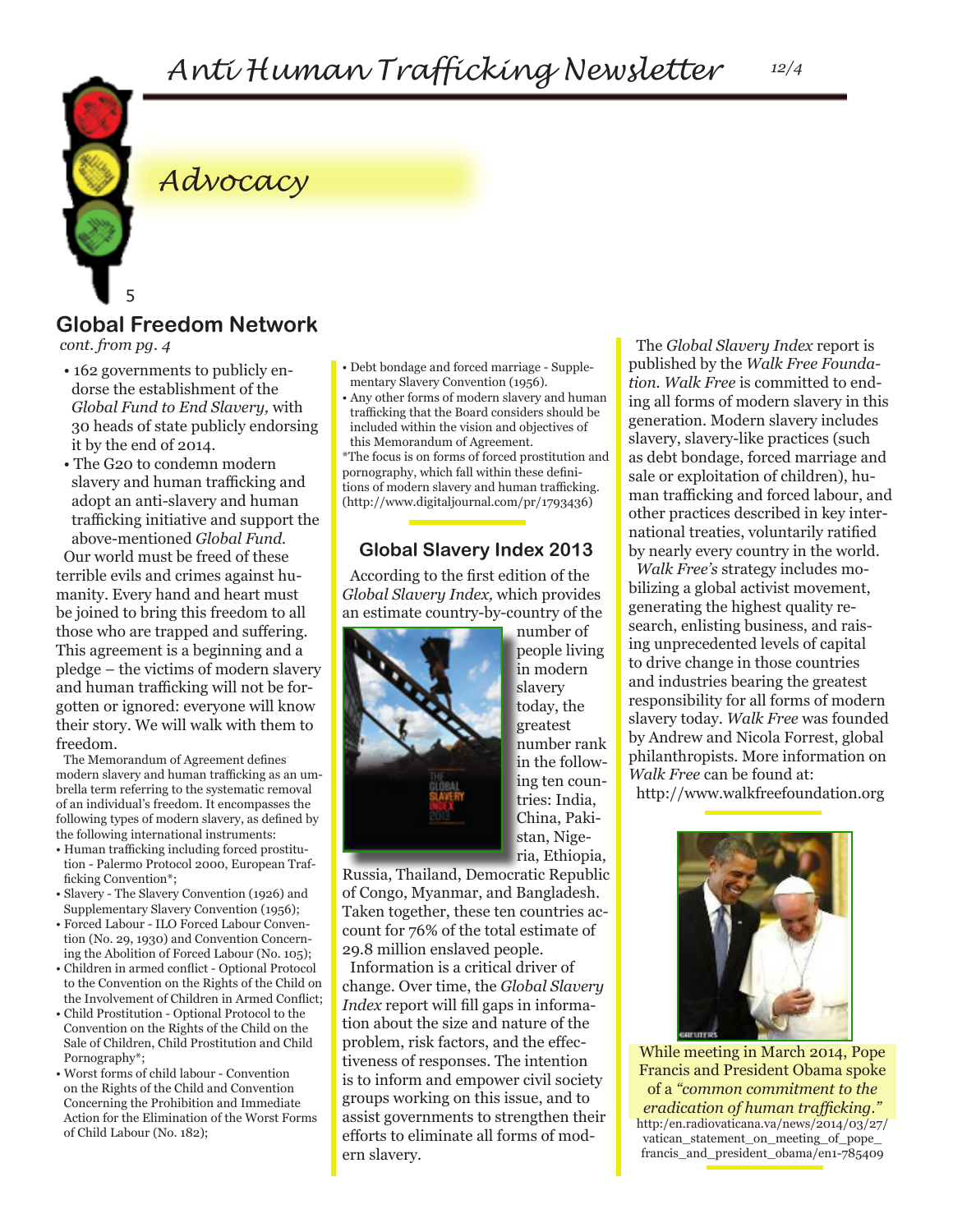*Action*

6

# **Celebrate Fair Trade!**

**Churches, stores, community groups, schools and others have begun preparing for World Fair Trade Day (WFTD) on May 10, 2014.**

**Over 60 events have already been set for the World Fair Trade Day Season May 3-18, 2014.**

Hundreds of Fair Trade festivals, fashion shows, speeches, food and drink tastings, film showings, sports games, neighborhood crawls, spa nights, concerts and other events are planned annually in North America to promote Fair Trade and campaign for trade justice together with farmers, workers and artisans around the world. Around 100,000 people attend nearly 1000 events throughout the U.S. and Canada. Any event organizer can order WFTD promotional stickers and postcards and some Fair Trade products free of charge. Go to: http://www.ftrn.org/wftd

## **Fair Trade Links**

- **Fair Trade Resource Network** An information hub about the fair trade movement: www.fairtraderesource.org
- **Fair Trade Towns USA**  Helping cities across the US develop their fair trade movements: www.fairtradetownsusa.org
- **Fair Trade Federation**  A trade association that strengthens and promotes North American organizations fully committed to fair trade:

www.fairtradefederation.org

- **World Fair Trade Organization** A membership organization to promote the 10 principles of fair trade: www.wfto.org
- **Fair Trade USA** One of the major fair trade certification agencies in the US: www.fairtradeusa.org
- **FLO-Cert**  Another certifying body for to ensure producers are treated fairly: www.flo-cert.net
- **IMO Fair for Life**  Another certifying organization. Equal Exchange coffees are certified through IMO: www.fairforlife.net
- **Green America**  A membership organization to harness economic power—the strength of consumers, investors, businesses, and the marketplace—to create a socially just and environmentally sustainable society: www.greenamerica.org
- **OxFam America**  Working to end poverty and injustice:

www.oxfamamerica.org

• **Global Exchange** – A non-profit organization that works to promote Fair Trade, end forced child labor and combat human trafficking: www.globalexchange.org

- **SERRV** Established in the 1940s, SERRV is one of the largest non-profit retailers of fair trade crafts: www.serrv.org
- **Ten Thousand Villages** A project of the Mennonite Central Committee, also established in the 1940s, the largest retailer of fair trade crafts: www.tenthousandvillages.com
- **Equal Exchange** A cooperative whose motto is "small farmers, big change." They sell fair trade coffee, tea, chocolate, sugar and snacks:
- www.equalexchange.coop • **Divine Chocolate** – The only chocolate company in the world where the small farmers who farm the cocoa beans in Ghana are also shareholders in the brand: www.divinechocolateusa.com
- **Fair Trade Campaigns**  A grassroots movement mobilizing thousands of conscious consumers and Fair Trade advocates. The FT Campaigns provide tools, resources and support to launch and grow local Fair Trade Campaigns in towns, universities, schools and congregations: http://fairtradecampaigns.org/



#### **Help Correct Myths About Fair Trade**

*Myth: Fair Trade is about paying developed world wages in the developing world.*

*Reality:* Wages are designed to provide fair compensation based on the true cost of production and are not based on North American wage standards. Fair wages are determined by factors such as: the amount of time, skill, and effort involved in production; local minimum and living wages; the purchasing power in a community or area; other costs of living in the local context.

*Myth: Fair Trade siphons off American jobs to other countries. Reality:* Fair trade seeks to improve the lives of the poorest of the poor who often lack alternative sources of income. Most fair trade craft products stem from cultures and traditions not represented in North American production. Most fair trade food products do not have North American-based alternatives. Also, as North American fair trade organizations become successful small businesses, they employ more individuals in their communities.

*Myth: Fair Trade is antiglobalization.*

Myths *cont. pg. 7 Reality:* International exchange lies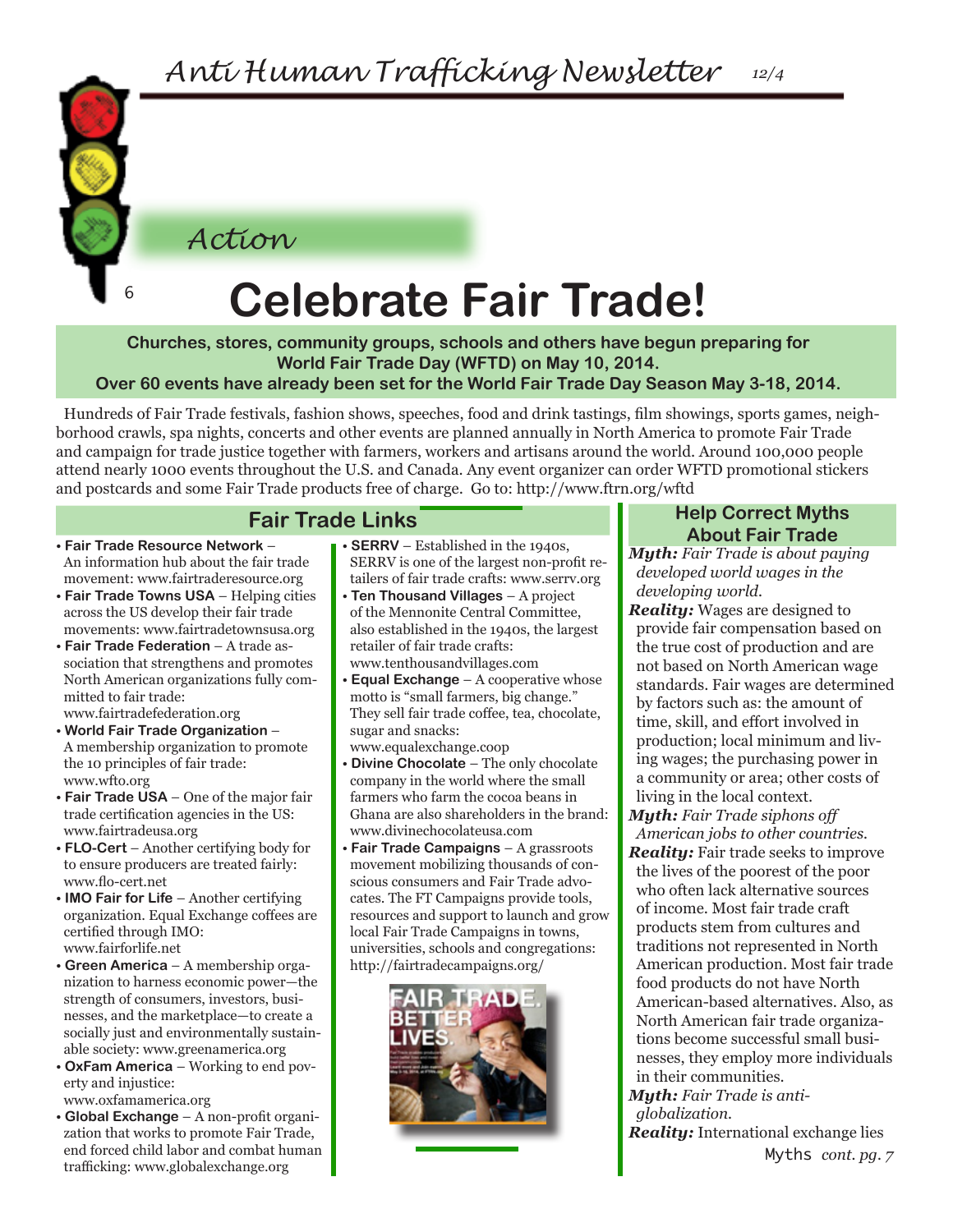# *Anti Human Trafficking Newsletter 12/4*



### *Action*

#### 7

#### **Monitor Your Consumerism**

*'Free2Work'* is a project supported by *The International Labor Rights Forum* and created by *Not for Sale*. *'Made in a Free World'* is a coalition of consumers, businesses, and governments striving to disrupt the system of slavery.

Both *'Made in a Free World'*  and *'Free2Work'* provide mobile applications that allow consumers to scan merchandise barcodes and gain access



to information on the brand's efforts to prevent child and forced labor. This allows consumers to understand what labor practices were used in the production and distribution of things they purchase.

Use the *'Free2Work'* 2012 Report, to see how brands address forced and child labor. Go to: http://www.free2work.org/trends/apparel/ Find out how many slaves work for you. Go to: http://blog.madeinafreeworld.com/

#### **Stop Child Labor in Chocolate Production**

Over a third of the cocoa that produces the world's chocolate comes from the Cote D'Ivoire, Africa. Cocoa harvesting is backbreaking and hazardous work. Shockingly children do much of the work. Thousands of boys as young as 10 years old, from the Cote D'Ivoire and neighboring countries, are trafficked to pick and harvest these beans. Their freedom is taken and they are forced to work long hours on the cocoa plantations without receiving any money for their work. They are beaten and work in dangerous conditions. UNICEF estimates between 300,000 - 1 million children, many of whom may have been traf-



ficked, worked on cocoa farms in the Cote D'Ivoire and Ghana between 2007-13. Global chocolate companies such as *Mars, Ferrero* and *Hershey* have made commitments to certify their entire chocolate range by 2020. *Mondelēz* (the former *Kraft Foods*) headquartered in Deerfield, IL is lagging behind. Tell *Mondelēz* to set a public deadline for certifying their entire chocolate range. Consumers want to see a third party certification stamp (such as Fairtrade) on all *Mondelēz* chocolate products.

To sign the petition, go to: https://www.change.org/en-GB/petitions/ francesco-tramontin-mondel%C4%93z-end-child-trafficking-in-your-chocolate-bysetting-a-public-deadline-to-certify-your-entire-chocolate-range-traffikfreechocolate

## **Myths** *cont. from pg. 6*

at the heart of fair trade. Fair trade organizations seek to maximize the positive elements of globalization, connecting people, communities, and cultures through products and ideas. They seek to minimize the negative elements causing lower labor, social, and environmental standards which hide the true costs of production. *Myth: Fair Trade is a form of charity.*

*Reality:* Fair trade promotes positive and long-term change through tradebased relationships which promote self-sufficiency. Success depends on independent, well-run organizations and businesses, not on handouts. *Myth: Fair Trade results in more expensive goods for the consumer. Reality:* Most fair trade products are competitively priced in relation to their conventional counterparts. Fair trade organizations work directly with producers, cutting out middlemen, so products are affordable for consumers and return a greater percentage of the price to the producers. *Myth: Fair trade results in low* 

*quality products for the consumer. Reality:* While handmade products naturally include some variation, fair trade organizations continuously work to improve quality and consistency. Through direct and long-term relationships, producers and fair trade organizations dialogue about consumer needs and create high quality products. Fair traders have received awards at the international Cup of Excellence and Roaster of the Year competitions, SustainAbility in Design, the New York Home Textile Show, and at other venues. *Myth: Fair trade refers only to coffee* 

*and chocolate. Reality:* Fair trade encompasses a wide variety of agricultural and handcrafted goods, including baskets, clothing, cotton, home and kitchen decor, jewelry, rice, soap, tea, toys, and wine. Coffee was the first agricultural product certified fair trade in 1988, but fair trade handcrafts have been sold since 1946. (http://www. fairtradefederation.org/fair-trade-myths/)